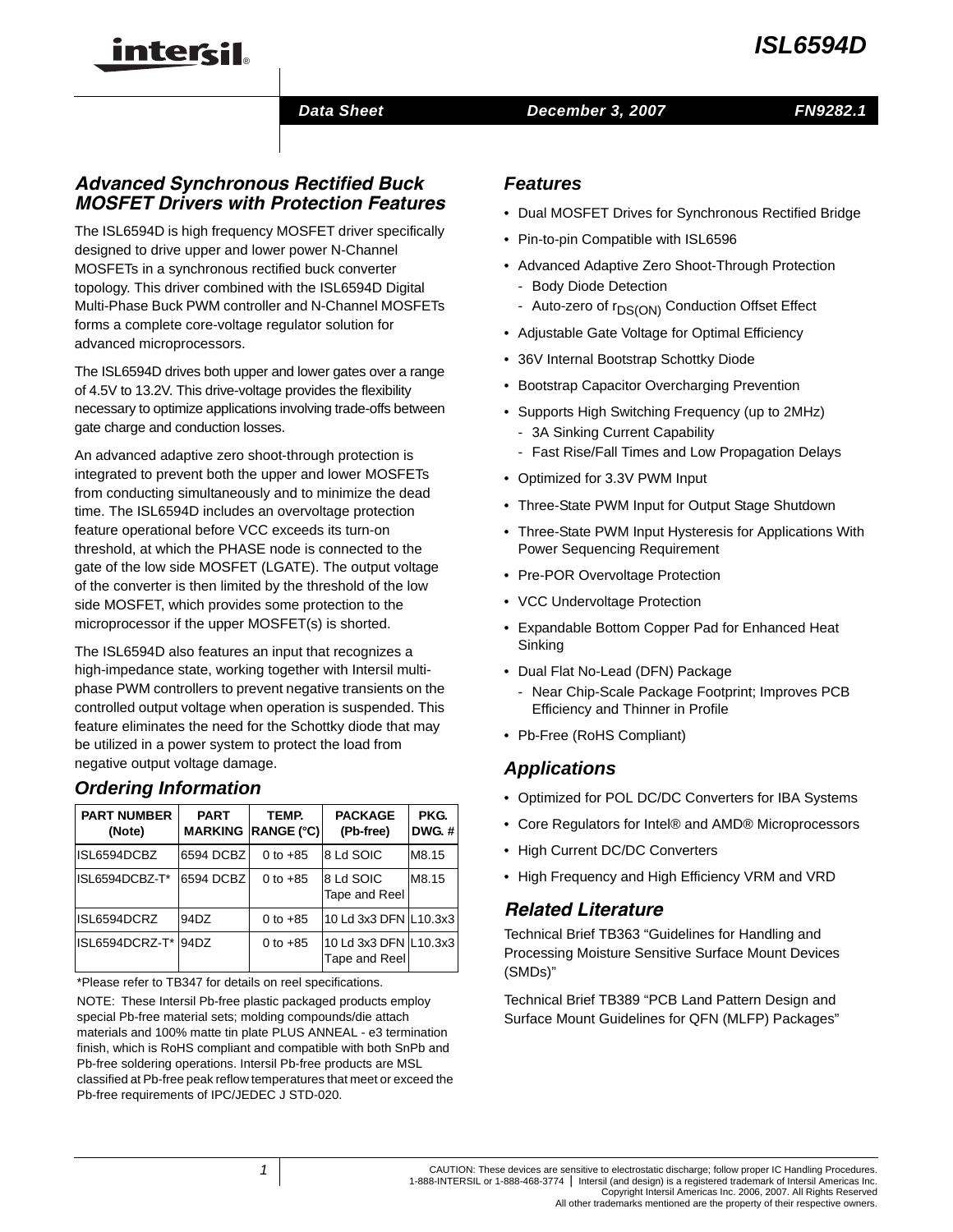

# *Block Diagram*

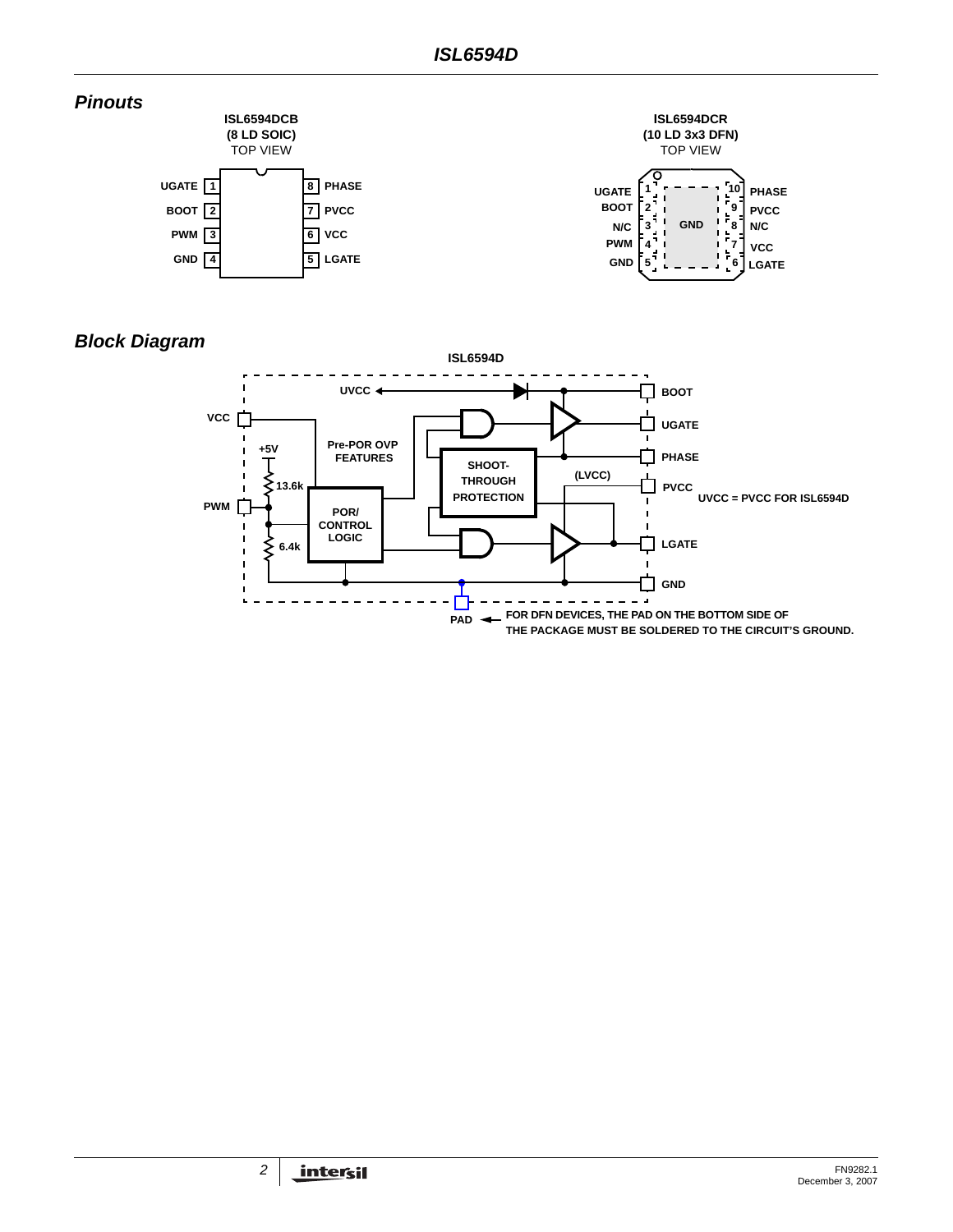

*Typical Application - 4 Channel Converter Using ISL6592 and ISL6594D Gate Drivers*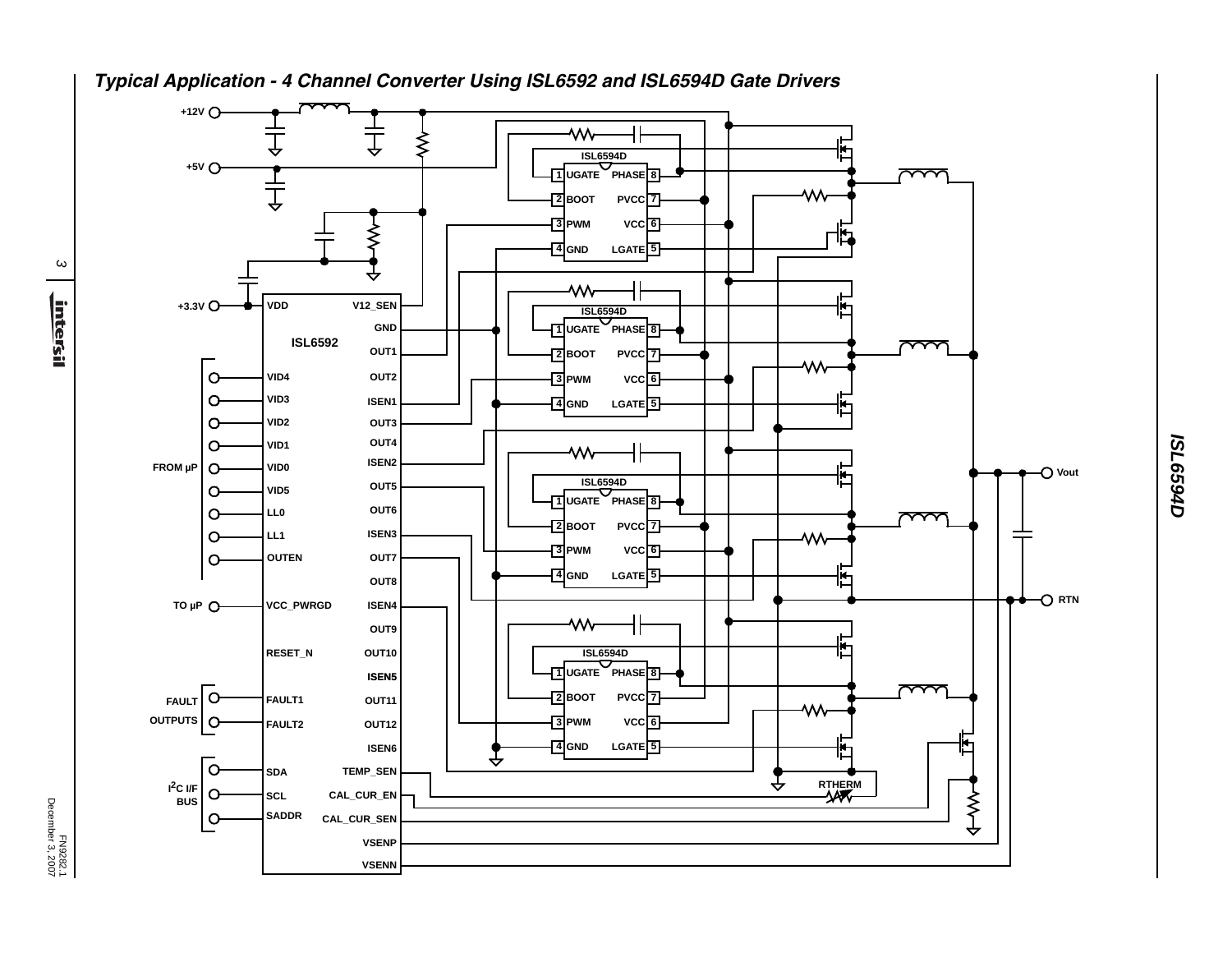#### Absolute Maximum Ratings **Thermal Information**

| Supply Voltage (PVCC)  VCC + 0.3V                                               |
|---------------------------------------------------------------------------------|
| BOOT Voltage (V <sub>BOOT</sub> -GND)36V                                        |
| Input Voltage (V <sub>PWM</sub> ) GND - 0.3V to 7V                              |
| UGATE $V_{PHASE}$ - 0.3 $V_{DC}$ to $V_{BOOT}$ + 0.3V                           |
| V <sub>PHASE</sub> - 3.5V (<100ns Pulse Width, 2uJ) to V <sub>BOOT</sub> + 0.3V |
|                                                                                 |
| GND - 5V (<100ns Pulse Width, 2µJ) to V <sub>PVCC</sub> + 0.3V                  |
|                                                                                 |
| GND - 8V (<400ns, 20µJ) to 30V (<200ns, V <sub>BOOT-GND</sub> <36V))            |
| <b>ESD Rating</b>                                                               |
|                                                                                 |

| <b>Thermal Resistance</b>                             |     | $\theta$ IA (°C/W) $\theta$ IC (°C/W) |
|-------------------------------------------------------|-----|---------------------------------------|
| SOIC Package (Note 1)                                 | 100 | N/A                                   |
| DFN Package (Notes 2, 3)                              | 48  |                                       |
| Maximum Junction Temperature (Plastic Package) +150°C |     |                                       |
| Maximum Storage Temperature Range65°C to +150°C       |     |                                       |
| Pb-free reflow profile see link below                 |     |                                       |
| http://www.intersil.com/pbfree/Pb-FreeReflow.asp      |     |                                       |

#### **Recommended Operating Conditions**

| Maximum Operating Junction Temperature +125°C |  |
|-----------------------------------------------|--|
|                                               |  |
| Supply Voltage Range, PVCC 5V to 12V ±10%     |  |

*CAUTION: Do not operate at or near the maximum ratings listed for extended periods of time. Exposure to such conditions may adversely impact product reliability and result in failures not covered by warranty.*

NOTES:

- <span id="page-3-0"></span>1.  $\theta_{JA}$  is measured with the component mounted on a high effective thermal conductivity test board in free air.
- <span id="page-3-1"></span>2.  $\theta_{JA}$  is measured in free air with the component mounted on a high effective thermal conductivity test board with "direct attach" features. See Tech Brief TB379.
- <span id="page-3-2"></span>3. For  $\theta_{JC}$ , the "case temp" location is the center of the exposed metal pad on the package underside.

<span id="page-3-3"></span>

| <b>Electrical Specifications</b><br>Recommended Operating Conditions, Unless Otherwise Noted. |                          |                                                               |                          |            |                          |              |  |  |  |
|-----------------------------------------------------------------------------------------------|--------------------------|---------------------------------------------------------------|--------------------------|------------|--------------------------|--------------|--|--|--|
| <b>PARAMETER</b>                                                                              | <b>SYMBOL</b>            | <b>TEST CONDITIONS</b>                                        | <b>MIN</b>               | <b>TYP</b> | <b>MAX</b>               | <b>UNITS</b> |  |  |  |
| <b>VCC SUPPLY CURRENT</b>                                                                     |                          |                                                               |                          |            |                          |              |  |  |  |
| <b>Bias Supply Current</b>                                                                    | <b>I</b> vcc             | ISL6594D, $f_{\text{PWM}} = 300$ kHz, $V_{\text{VCC}} = 12V$  | ÷,                       | 4.5        | ä,                       | mA           |  |  |  |
|                                                                                               | <b>I</b> <sub>vcc</sub>  | ISL6594D, $f_{\text{PWM}} = 1$ MHz, $V_{\text{VCC}} = 12V$    |                          | 5          |                          | mA           |  |  |  |
| <b>Gate Drive Bias Current</b>                                                                | <b>I</b> <sub>PVCC</sub> | ISL6594D, $f_{\text{PWM}} = 300$ kHz, $V_{\text{PVCC}} = 12V$ | $\overline{a}$           | 7.5        | ä,                       | mA           |  |  |  |
|                                                                                               | I <sub>PVCC</sub>        | ISL6594D, $f_{\text{PWM}} = 1$ MHz, $V_{\text{PVCC}} = 12V$   | $\overline{\phantom{a}}$ | 8.5        | ÷,                       | mA           |  |  |  |
| <b>POWER-ON RESET AND ENABLE</b>                                                              |                          |                                                               |                          |            |                          |              |  |  |  |
| <b>VCC Rising Threshold</b>                                                                   |                          |                                                               | 6.1                      | 6.4        | 6.7                      | $\vee$       |  |  |  |
| <b>VCC Falling Threshold</b>                                                                  |                          |                                                               | 4.7                      | 5.0        | 5.3                      | $\vee$       |  |  |  |
| PWM INPUT (See Timing Diagram on page 6)                                                      |                          |                                                               |                          |            |                          |              |  |  |  |
| <b>Input Current</b>                                                                          | <b>I</b> <sub>PWM</sub>  | $V_{\text{PWM}} = 3.3V$                                       |                          | 400        | ÷,                       | μA           |  |  |  |
|                                                                                               |                          | $V_{\text{PWM}} = 0V$                                         |                          | $-350$     | ä,                       | μA           |  |  |  |
| PWM Rising Threshold (Note 4)                                                                 |                          | $V_{CC}$ = 12V                                                | $\blacksquare$           | 1.70       | ä,                       | $\vee$       |  |  |  |
| PWM Falling Threshold (Note 4)                                                                |                          | $V_{CC}$ = 12V                                                |                          | 1.30       | ä,                       | $\vee$       |  |  |  |
| Typical Three-State Shutdown Window                                                           |                          | $V_{CC} = 12V$                                                | 1.23                     | ä,         | 1.82                     | $\vee$       |  |  |  |
| Three-State Lower Gate Falling Threshold                                                      |                          | $V_{CC} = 12V$                                                | ÷,                       | 1.18       | ÷,                       | $\vee$       |  |  |  |
| Three-State Lower Gate Rising Threshold                                                       |                          | $V_{CC} = 12V$                                                | $\overline{a}$           | 0.76       | $\blacksquare$           | $\vee$       |  |  |  |
| Three-State Upper Gate Rising Threshold                                                       |                          | $V_{CC} = 12V$                                                | ÷,                       | 2.36       | $\blacksquare$           | V            |  |  |  |
| Three-State Upper Gate Falling Threshold                                                      |                          | $V_{CC} = 12V$                                                | $\overline{a}$           | 1.96       | ÷,                       | $\vee$       |  |  |  |
| Shutdown Hold-off Time                                                                        | <sup>t</sup> TSSHD       |                                                               |                          | 245        | $\overline{\phantom{0}}$ | ns           |  |  |  |
| UGATE Rise Time (Note 4)                                                                      | t <sub>RU</sub>          | $V_{\text{PVCC}}$ = 12V, 3nF Load, 10% to 90%                 |                          | 26         | ä,                       | ns           |  |  |  |
| LGATE Rise Time (Note 4)                                                                      | t <sub>RL</sub>          | V <sub>PVCC</sub> = 12V, 3nF Load, 10% to 90%                 | $\overline{a}$           | 18         | $\blacksquare$           | ns           |  |  |  |
| UGATE Fall Time (Note 4)                                                                      | t <sub>FU</sub>          | V <sub>PVCC</sub> = 12V, 3nF Load, 90% to 10%                 | ÷,                       | 18         | $\blacksquare$           | ns           |  |  |  |
| LGATE Fall Time (Note 4)                                                                      | t <sub>FL</sub>          | V <sub>PVCC</sub> = 12V, 3nF Load, 90% to 10%                 | $\blacksquare$           | 12         | $\blacksquare$           | ns           |  |  |  |
| UGATE Turn-On Propagation Delay (Note 4)                                                      | <b>t</b> PDHU            | V <sub>PVCC</sub> = 12V, 3nF Load, Adaptive                   | ÷,                       | 10         | $\overline{\phantom{a}}$ | ns           |  |  |  |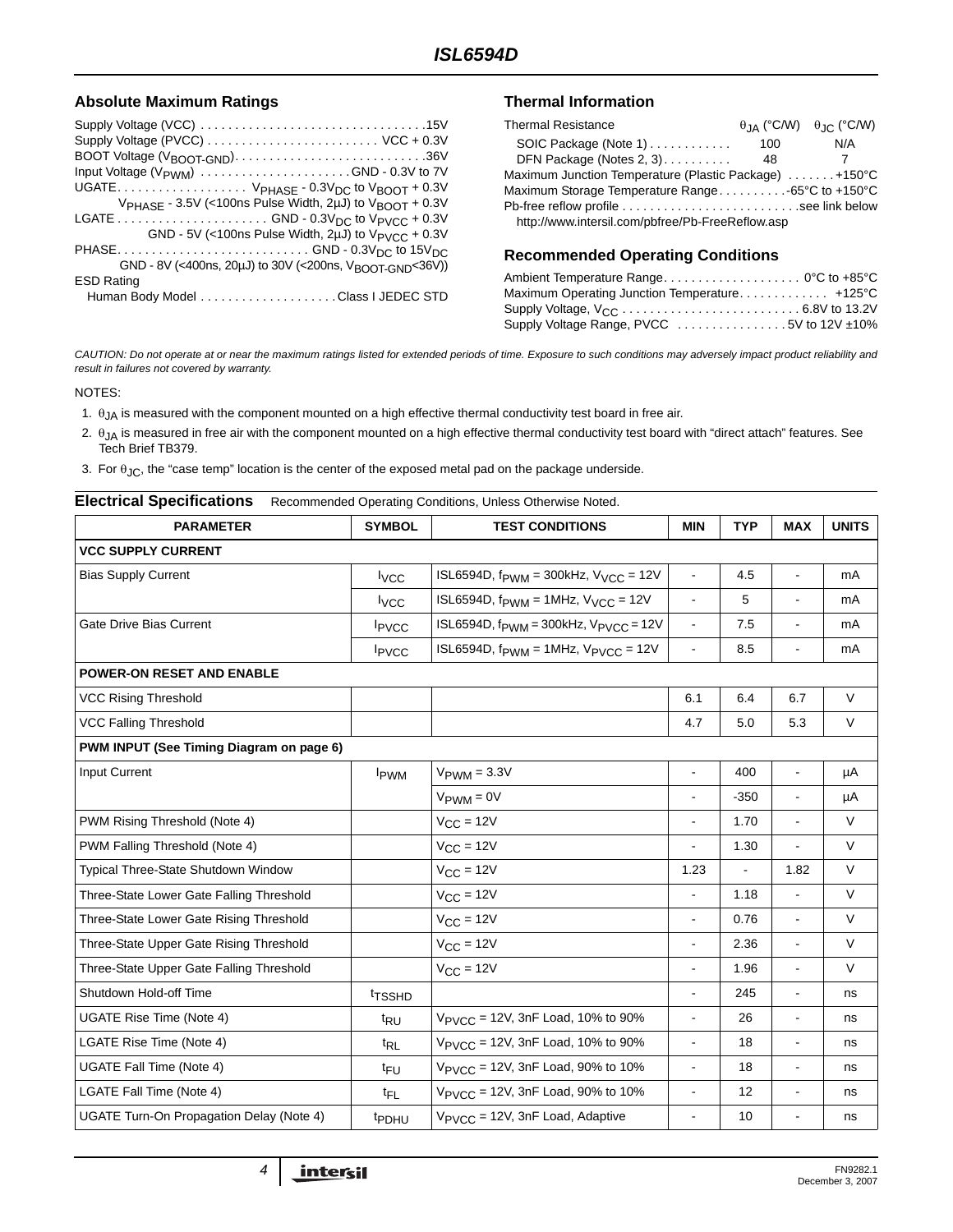|  | Electrical Specifications Recommended Operating Conditions, Unless Otherwise Noted. (Continued) |  |  |
|--|-------------------------------------------------------------------------------------------------|--|--|
|--|-------------------------------------------------------------------------------------------------|--|--|

| <b>PARAMETER</b>                             | <b>SYMBOL</b>         | <b>TEST CONDITIONS</b>                      | MIN                          | <b>TYP</b> | <b>MAX</b>       | <b>UNITS</b> |
|----------------------------------------------|-----------------------|---------------------------------------------|------------------------------|------------|------------------|--------------|
| LGATE Turn-On Propagation Delay (Note 4)     | <sup>t</sup> PDHL     | V <sub>PVCC</sub> = 12V, 3nF Load, Adaptive | $\blacksquare$               | 10         |                  | ns           |
| UGATE Turn-Off Propagation Delay (Note 4)    | <sup>t</sup> PDLU     | $V_{\text{PVCC}} = 12V$ , 3nF Load          | ۰                            | 10         | $\blacksquare$   | ns           |
| LGATE Turn-Off Propagation Delay (Note 4)    | <sup>t</sup> PDLL     | $V_{\text{PVCC}} = 12V$ , 3nF Load          | $\qquad \qquad \blacksquare$ | 10         |                  | ns           |
| LG/UG Three-State Propagation Delay (Note 4) | t <sub>PDTS</sub>     | $V_{\text{PVCC}} = 12V$ , 3nF Load          |                              | 10         |                  | ns           |
| <b>OUTPUT (Note 4)</b>                       |                       |                                             |                              |            |                  |              |
| <b>Upper Drive Source Current</b>            | <b>U SOURCE</b>       | $V_{\text{PVCC}} = 12V$ , 3nF Load          | ۰                            | 1.25       |                  | A            |
| Upper Drive Source Impedance                 | R <sub>U_SOURCE</sub> | 150mA Source Current                        | 1.4                          | 2.0        | 3.0              | Ω            |
| <b>Upper Drive Sink Current</b>              | <sup>I</sup> U_SINK   | $V_{\text{PVCC}} = 12V$ , 3nF Load          | ۰                            | 2          |                  | A            |
| Upper Drive Sink Impedance                   | R <sub>U</sub> SINK   | 150mA Sink Current                          | 0.9                          | 1.65       | 3.0              | Ω            |
| Lower Drive Source Current                   | L_SOURCE              | $V_{\text{PVCC}}$ = 12V, 3nF Load           | ۰                            | 2          |                  | Α            |
| Lower Drive Source Impedance                 | R <sub>L_SOURCE</sub> | 150mA Source Current                        | 0.85                         | 1.3        | $2.2\phantom{0}$ | Ω            |
| Lower Drive Sink Current                     | <sup>I</sup> L SINK   | $V_{\text{PVCC}} = 12V$ , 3nF Load          | ۰                            | 3          | $\blacksquare$   | A            |
| Lower Drive Sink Impedance                   | $R_{L_SINK}$          | 150mA Sink Current                          | 0.60                         | 0.94       | 1.35             | Ω            |

NOTE:

4. Limits should be considered typical and are not production tested.

# *Functional Pin Description*

| <b>PACKAGE PIN #</b><br><b>PIN</b> |                |               |                                                                                                                                                                                                                                                                                                     |
|------------------------------------|----------------|---------------|-----------------------------------------------------------------------------------------------------------------------------------------------------------------------------------------------------------------------------------------------------------------------------------------------------|
| <b>SOIC</b>                        | <b>DFN</b>     | <b>SYMBOL</b> | <b>FUNCTION</b>                                                                                                                                                                                                                                                                                     |
| 1                                  |                | <b>UGATE</b>  | Upper gate drive output. Connect to gate of high-side power N-Channel MOSFET.                                                                                                                                                                                                                       |
| 2                                  | $\overline{2}$ | <b>BOOT</b>   | Floating bootstrap supply pin for the upper gate drive. Connect the bootstrap capacitor between this pin and the<br>PHASE pin. The bootstrap capacitor provides the charge to turn on the upper MOSFET. See "Internal Bootstrap"<br>Device" on page 7 for guidance in choosing the capacitor value. |
|                                    | 3, 8           | N/C           | No Connection.                                                                                                                                                                                                                                                                                      |
| 3                                  | 4              | <b>PWM</b>    | The PWM signal is the control input for the driver. The PWM signal can enter three distinct states during operation, see<br>"Three-State PWM Input" on page 6 for further details. Connect this pin to the PWM output of the controller.                                                            |
| 4                                  | 5              | <b>GND</b>    | Bias and reference ground. All signals are referenced to this node. It is also the power ground return of the driver.                                                                                                                                                                               |
| 5                                  | 6              | LGATE         | Lower gate drive output. Connect to gate of the low-side power N-Channel MOSFET.                                                                                                                                                                                                                    |
| 6                                  | 7              | VCC           | Its operating range is +6.8V to 13.2V. Place a high quality low ESR ceramic capacitor from this pin to GND.                                                                                                                                                                                         |
| $\overline{7}$                     | 9              | <b>PVCC</b>   | This pin supplies power to both upper and lower gate drives. Its operating range is +4.5V to 13.2V. Place a high<br>quality low ESR ceramic capacitor from this pin to GND.                                                                                                                         |
| 8                                  | 10             | <b>PHASE</b>  | Connect this pin to the SOURCE of the upper MOSFET and the DRAIN of the lower MOSFET. This pin provides<br>a return path for the upper gate drive.                                                                                                                                                  |
| 9                                  | 11             | <b>PAD</b>    | Connect this pad to the power ground plane (GND) via thermally enhanced connection.                                                                                                                                                                                                                 |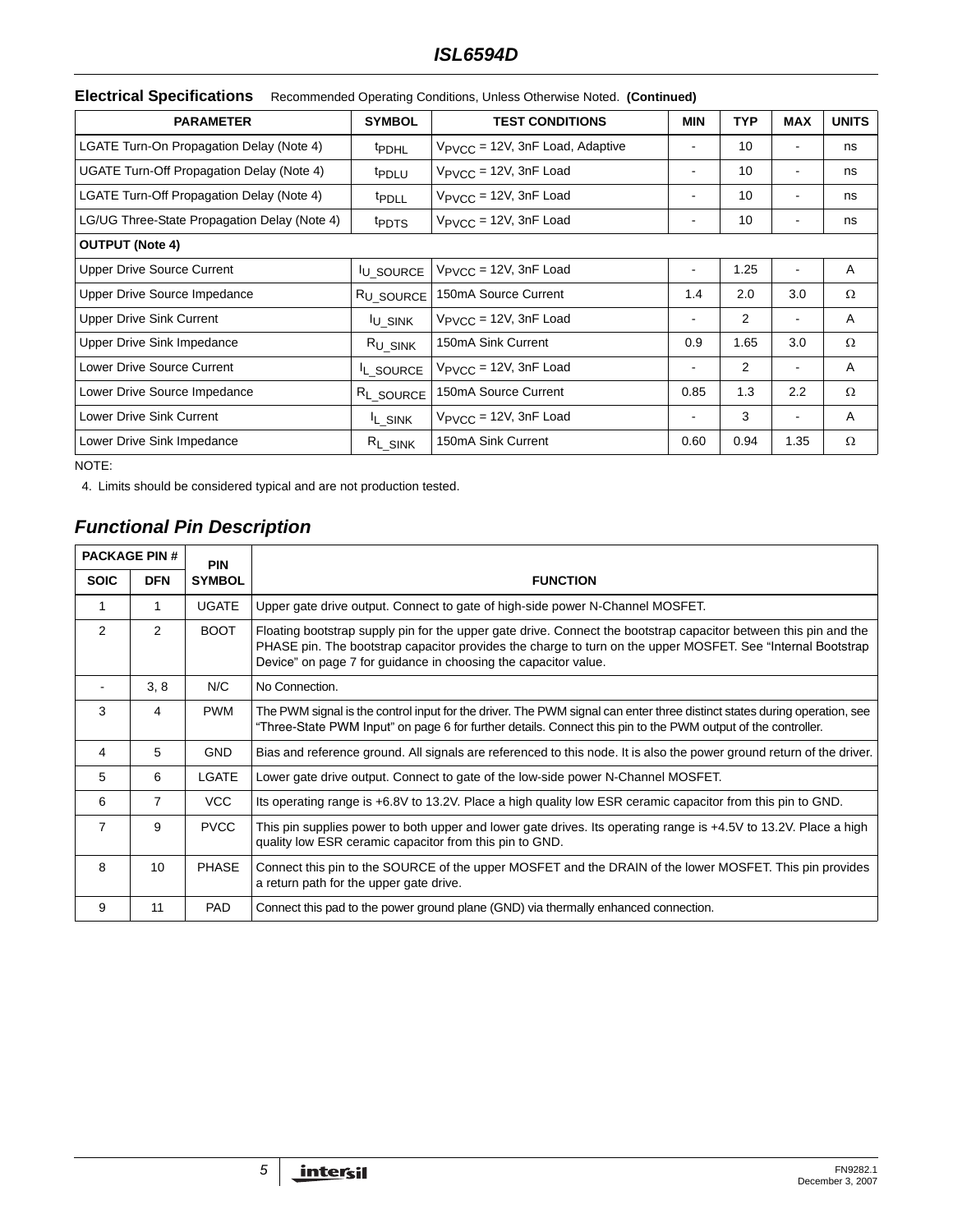# *Description*





### <span id="page-5-0"></span>*Operation*

Designed for versatility and speed, the ISL6594D MOSFET driver controls both high-side and low-side N-Channel FETs of a half-bridge power train from one externally provided PWM signal.

Prior to VCC exceeding its POR level, the Pre-POR overvoltage protection function is activated during initial start-up; the upper gate (UGATE) is held low and the lower gate (LGATE), controlled by the Pre-POR overvoltage protection circuits, is connected to the PHASE. Once the VCC voltage surpasses the VCC Rising Threshold (see "Electrical Specifications" on [page 4](#page-3-3)), the PWM signal takes control of gate transitions. A rising edge on PWM initiates the turn-off of the lower MOSFET (see Timing Diagram on [page 6](#page-5-0)). After a short propagation delay  $[t_{PDL}]$ , the lower gate begins to fall. Typical fall times  $[t_{\text{FL}}]$  are provided in the "Electrical Specifications" on [page 4.](#page-3-3) Adaptive shoot-through circuitry monitors the LGATE voltage and determines the upper gate delay time  $[t_{\text{PDHU}}]$ . This prevents both the lower and upper MOSFETs from conducting simultaneously. Once this delay period is complete, the upper gate drive begins to rise  $[t_{RU}]$  and the upper MOSFET turns on.

A falling transition on PWM results in the turn-off of the upper MOSFET and the turn-on of the lower MOSFET. A short propagation delay  $[t_{PDLU}]$  is encountered before the upper gate begins to fall  $[t_{\text{FU}}]$ . Again, the adaptive shoot-through circuitry determines the lower gate delay time, t<sub>PDHL</sub>. The PHASE voltage and the UGATE voltage are monitored, and the lower gate is allowed to rise after PHASE drops below a level or the voltage of UGATE to PHASE reaches a level depending upon the current direction (See next section for details). The lower gate then rises  $[t<sub>RL</sub>]$ , turning on the lower MOSFET.

#### *Advanced Adaptive Zero Shoot-Through Deadtime Control (Patent Pending)*

The ISL6594D driver incorporates a unique adaptive deadtime control technique to minimize deadtime, resulting in high efficiency from the reduced freewheeling time of the lower MOSFETs' body-diode conduction, and to prevent the upper and lower MOSFETs from conducting simultaneously. This is accomplished by ensuring either rising gate turns on its MOSFET with minimum and sufficient delay after the other has turned off.

During turn-off of the lower MOSFET, the PHASE voltage is monitored until it reaches a -0.2V/+0.8V trip point within 15ns for a forward/reverse current, at which time the UGATE turns on after 10ns propagation delay. An auto-zero comparator is used to correct the  $r_{DS(ON)}$  drop in the phase voltage preventing from false detection of the -0.2V phase level during  $r_{DS(ON)}$  conduction period. In the case of zero current and/or 15ns phase detect expired, the UGATE turns on after 10ns propagation delay. During the phase detection, the disturbance of LGATE's falling transition on the PHASE node is blanked out to prevent falsely tripping. Once the PHASE is high, the advanced adaptive shoot-through circuitry monitors the PHASE and UGATE voltages during a PWM falling edge and the subsequent UGATE turn-off. If either the UGATE falls to less than 1.75V above the PHASE or the PHASE falls to less than +0.8V, the LGATE is released to turn on after 10ns propagation delay.

### <span id="page-5-1"></span>*Three-State PWM Input*

A unique feature of these drivers and other Intersil drivers is the addition of a shutdown window to the PWM input. If the PWM signal enters and remains within the shutdown window for a set hold-off time, the driver outputs are disabled and both MOSFET gates are pulled and held low. The shutdown state is removed when the PWM signal moves outside the shutdown window. Otherwise, the PWM rising and falling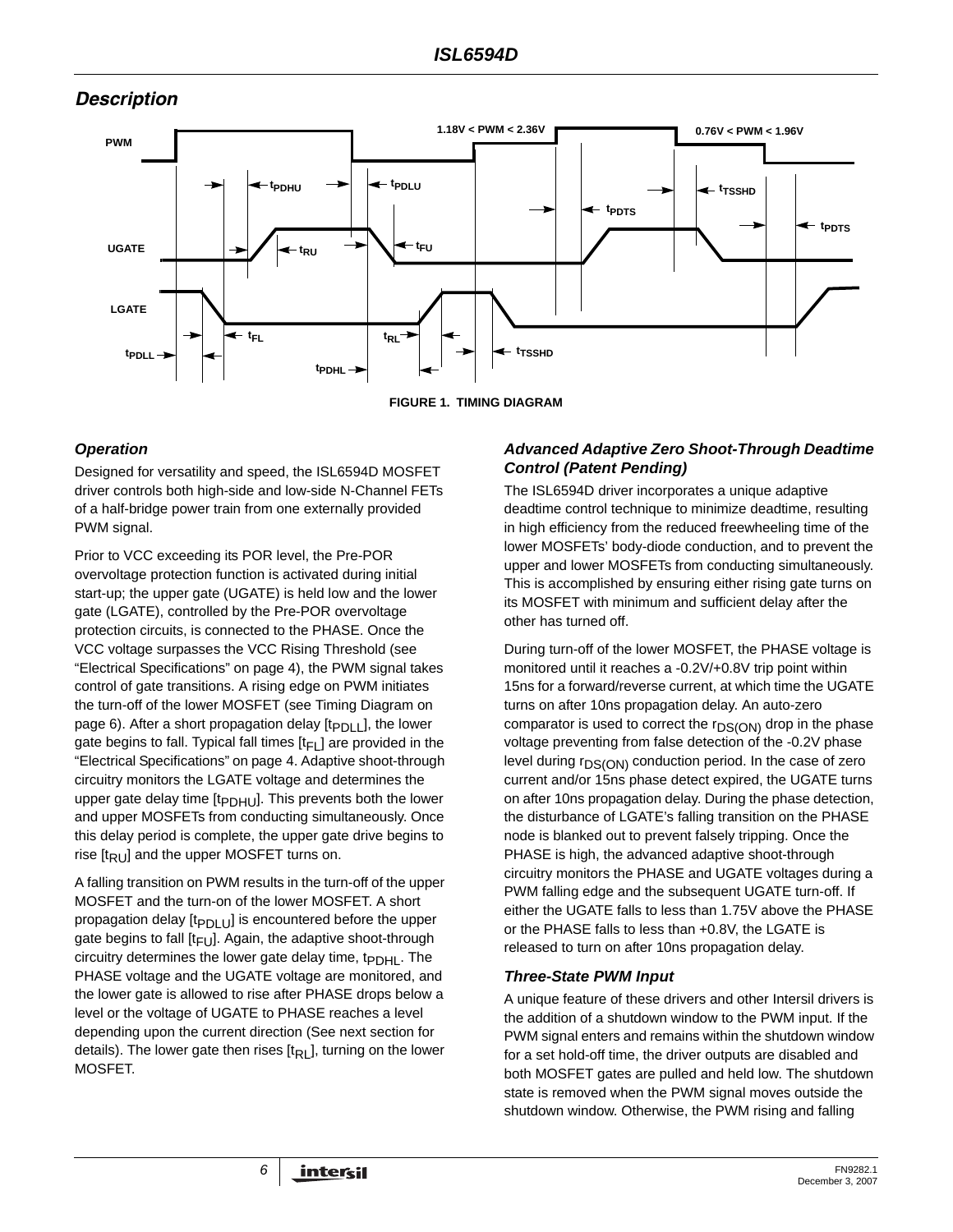thresholds outlined in the "Electrical Specifications" on [page 4](#page-3-3) determine when the lower and upper gates are enabled.

This feature helps prevent a negative transient on the output voltage when the output is shut down, eliminating the Schottky diode that is used in some systems for protecting the load from reversed output voltage events.

In addition, more than 400mV hysteresis also incorporates into the three-state shutdown window to eliminate PWM input oscillations due to the capacitive load seen by the PWM input through the body diode of the controller's PWM output when the power-up and/or power-down sequence of bias supplies of the driver and PWM controller are required.

#### *Power-On Reset (POR) Function*

During initial start-up, the VCC voltage rise is monitored. Once the rising VCC voltage exceeds 6.4V (typically), operation of the driver is enabled and the PWM input signal takes control of the gate drives. If VCC drops below the falling threshold of 5.0V (typically), operation of the driver is disabled.

#### *Pre-POR Overvoltage Protection*

Prior to VCC exceeding its POR level, the upper gate is held low and the lower gate is controlled by the overvoltage protection circuits. The upper gate driver is powered from PVCC and will be held low when a voltage of 2.75V or higher is present on PVCC as VCC surpasses its POR threshold. The PHASE is connected to the gate of the low side MOSFET (LGATE), which provides some protection to the microprocessor if the upper MOSFET(s) is shorted during start-up, normal, or shutdown conditions. For complete protection, the low side MOSFET should have a gate threshold well below the maximum voltage rating of the load/microprocessor.

### <span id="page-6-0"></span>*Internal Bootstrap Device*

Both drivers feature an internal bootstrap Schottky diode. Simply adding an external capacitor across the BOOT and PHASE pins completes the bootstrap circuit. The bootstrap function is also designed to prevent the bootstrap capacitor from overcharging due to the large negative swing at the trailing-edge of the PHASE node. This reduces voltage stress on the boot to phase pins.

The bootstrap capacitor must have a maximum voltage rating above PVCC + 5V and its capacitance value can be chosen from Equation [1:](#page-6-1)

$$
C_{\text{BOOT\_CAP}} \ge \frac{Q_{\text{GATE}}}{\Delta V_{\text{BOOT\_CAP}}}
$$
 (EQ. 1)

$$
\mathsf{Q}_{\mathsf{GATE}} = \frac{\mathsf{Q}_{\mathsf{G1}} \bullet \mathsf{PVCC}}{\mathsf{V}_{\mathsf{GS1}}} \bullet \mathsf{N}_{\mathsf{Q1}}
$$

where  $Q_{G1}$  is the amount of gate charge per upper MOSFET at  $V_{GS1}$  gate-source voltage and  $N_{Q1}$  is the number of control MOSFETs. The  $DV_{\text{BOOT}}$  CAP term is defined as the allowable droop in the rail of the upper gate drive.

As an example, suppose two IRLR7821 FETs are chosen as the upper MOSFETs. The gate charge,  $Q_G$ , from the data sheet is 10nC at 4.5V ( $V$ <sub>GS</sub>) gate-source voltage. Then the  $Q<sub>GATE</sub>$  is calculated to be 53nC for PVCC = 12V. We will assume a 200mV droop in drive voltage over the PWM cycle. We find that a bootstrap capacitance of at least 0.267µF is required.



**FIGURE 2. BOOTSTRAP CAPACITANCE vs BOOT RIPPLE VOLTAGE**

### *Gate Drive Voltage Versatility*

The ISL6594D provides the user flexibility in choosing the gate drive voltage for efficiency optimization. The ISL6594D ties the upper and lower drive rails together. Simply applying a voltage from +4.5V up to 13.2V on PVCC sets both gate drive rail voltages simultaneously, while VCC's operating range is from +6.8V up to 13.2V. For 5V operation, ISL6596/ISL6609 is recommended.

#### *Power Dissipation*

<span id="page-6-1"></span>Package power dissipation is mainly a function of the switching frequency ( $f_{SW}$ ), the output drive impedance, the external gate resistance, and the selected MOSFET's internal gate resistance and total gate charge. Calculating the power dissipation in the driver for a desired application is critical to ensure safe operation. Exceeding the maximum allowable power dissipation level will push the IC beyond the maximum recommended operating junction temperature of +125°C. The maximum allowable IC power dissipation for the SO8 package is approximately 800mW at room temperature, while the power dissipation capacity in the DFN package, with an exposed heat escape pad, is more than 1.5W. The DFN package is more suitable for high frequency applications. See "[Layout Considerations](#page-7-0)" on page 8 for thermal transfer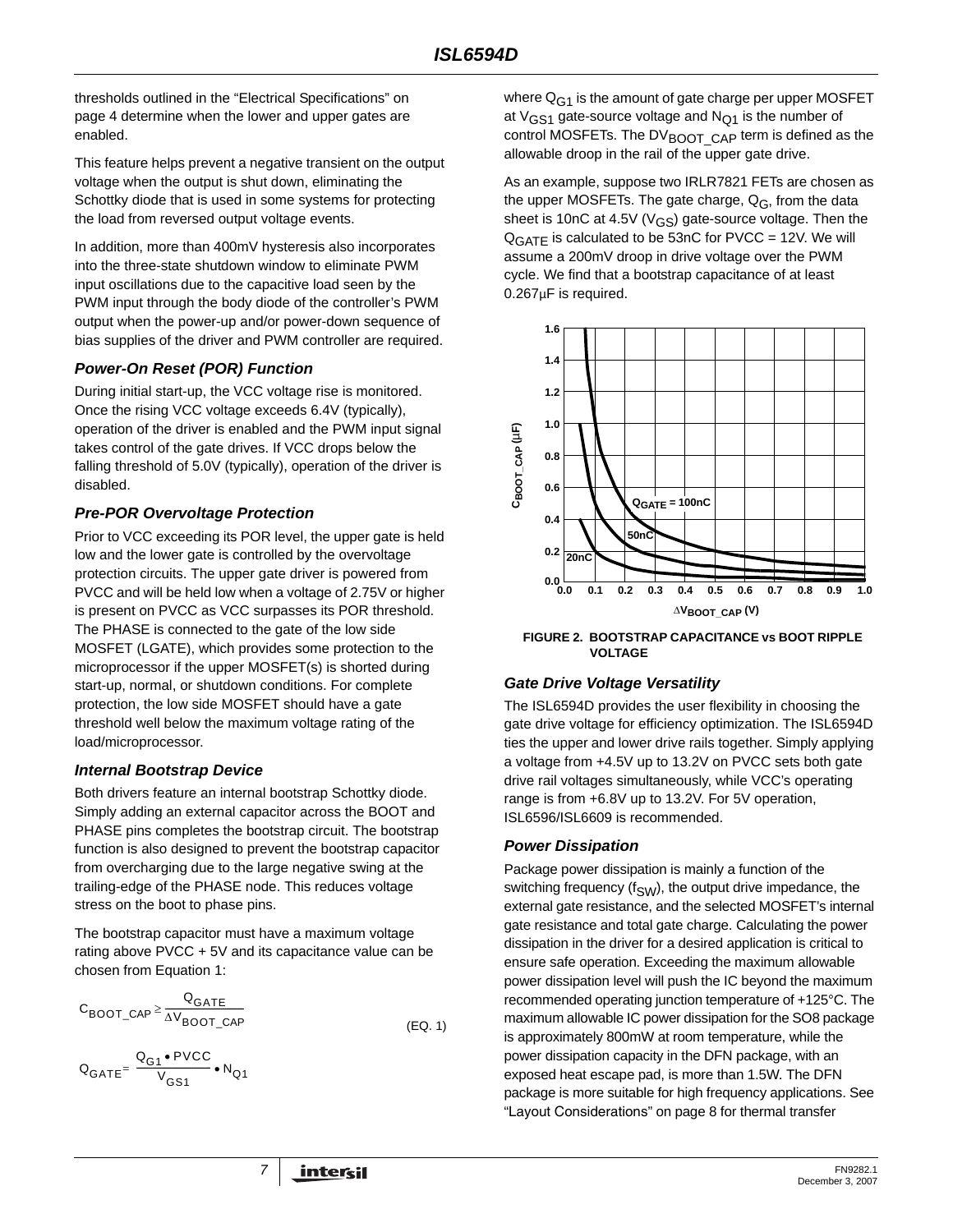improvement suggestions. When designing the driver into an application, it is recommended that the following calculations are used to ensure safe operation at the desired frequency for the selected MOSFETs. The total gate drive power losses due to the gate charge of MOSFETs and the driver's internal circuitry and their corresponding average driver current can be estimated with Equations 2 and 3, respectively:

$$
P_{Qg\_TOT} = P_{Qg\_Q1} + P_{Qg\_Q2} + I_Q \cdot \text{VCC}
$$
 (EQ. 2)  
\n
$$
P_{Qg\_Q1} = \frac{Q_{G1} \cdot \text{PVCC}^2}{V_{GS1}} \cdot f_{SW} \cdot N_{Q1}
$$
  
\n
$$
P_{Qg\_Q2} = \frac{Q_{G2} \cdot \text{PVCC}^2}{V_{GS2}} \cdot f_{SW} \cdot N_{Q2}
$$
  
\n
$$
I_{DR} = \left(\frac{Q_{G1} \cdot \text{PVCC} \cdot N_{Q1}}{V_{GS1}} + \frac{Q_{G2} \cdot \text{PVCC} \cdot N_{Q2}}{V_{GS2}}\right) \cdot f_{SW} + I_Q
$$
  
\n(EQ. 3)

where the gate charge ( $Q_{G1}$  and  $Q_{G2}$ ) is defined at a particular gate to source voltage ( $V_{GS1}$ and  $V_{GS2}$ ) in the corresponding MOSFET datasheet;  $I<sub>O</sub>$  is the driver's total quiescent current with no load at both drive outputs;  $N<sub>Q1</sub>$ and  $N<sub>O2</sub>$  are number of upper and lower MOSFETs, respectively; PVCC is the drive voltage for both upper and lower FETs. The  $I_{\Omega^*}$ VCC product is the quiescent power of the driver without capacitive load and is typically 116mW at  $300k$ Hz and VCC = PVCC = 12V.

The total gate drive power losses are dissipated among the resistive components along the transition path. The drive resistance dissipates a portion of the total gate drive power losses, the rest will be dissipated by the external gate resistors ( $R<sub>G1</sub>$  and  $R<sub>G2</sub>$ ) and the internal gate resistors  $(R<sub>G11</sub>$  and  $R<sub>G12</sub>$ ) of MOSFETs. Figures 3 and 4 show the typical upper and lower gate drives turn-on transition path. The power dissipation on the driver can be roughly estimated as:

$$
P_{DR} = P_{DR\_UP} + P_{DR\_LOW} + I_Q \bullet VCC
$$
 (EQ. 4)

$$
P_{DR\_UP} = \left(\frac{R_{H11}}{R_{H11} + R_{EXT1}} + \frac{R_{LO1}}{R_{LO1} + R_{EXT1}}\right) \cdot \frac{P_{Qg\_Q1}}{2}
$$

$$
\text{P}_{\text{DR\_LOW}} = \left(\frac{\text{R}_{\text{H12}}}{\text{R}_{\text{H12}}+\text{R}_{\text{EXT2}}}+\frac{\text{R}_{\text{LO2}}}{\text{R}_{\text{LO2}}+\text{R}_{\text{EXT2}}}\right)\bullet\frac{\text{P}_{\text{Qg\_Q2}}}{2}
$$

$$
R_{\text{EXT}1} = R_{\text{G}1} + \frac{R_{\text{G}11}}{N_{\text{Q}1}} \qquad \qquad R_{\text{EXT}2} = R_{\text{G}2} + \frac{R_{\text{G}12}}{N_{\text{Q}2}}
$$



**FIGURE 3. TYPICAL UPPER-GATE DRIVE TURN-ON PATH**





# *Application Information*

#### <span id="page-7-0"></span>*Layout Considerations*

The parasitic inductances of the PCB and of the power devices' packaging (both upper and lower MOSFETs) can cause serious ringing, exceeding absolute maximum rating of the devices. Careful layout can help minimize such unwanted stress. The following advice is meant to lead to an optimized layout:

- Keep decoupling loops (PVCC-GND and BOOT-PHASE) as short as possible.
- Minimize trace inductance, especially on low-impedance lines. All power traces (UGATE, PHASE, LGATE, GND, PVCC) should be short and wide, as much as possible.
- Minimize the inductance of the PHASE node. Ideally, the source of the upper and the drain of the lower MOSFET should be as close as thermally allowable.
- Minimize the current loop of the output and input power trains. Short the source connection of the lower MOSFET to ground as close to the transistor pin as feasible. Input capacitors (especially ceramic decoupling) should be placed as close to the drain of upper and source of lower MOSFETs as possible.

In addition, for heat spreading, place copper underneath the IC whether it has an exposed pad or not. The copper area can be extended beyond the bottom area of the IC and/or connected to buried power ground plane(s) with thermal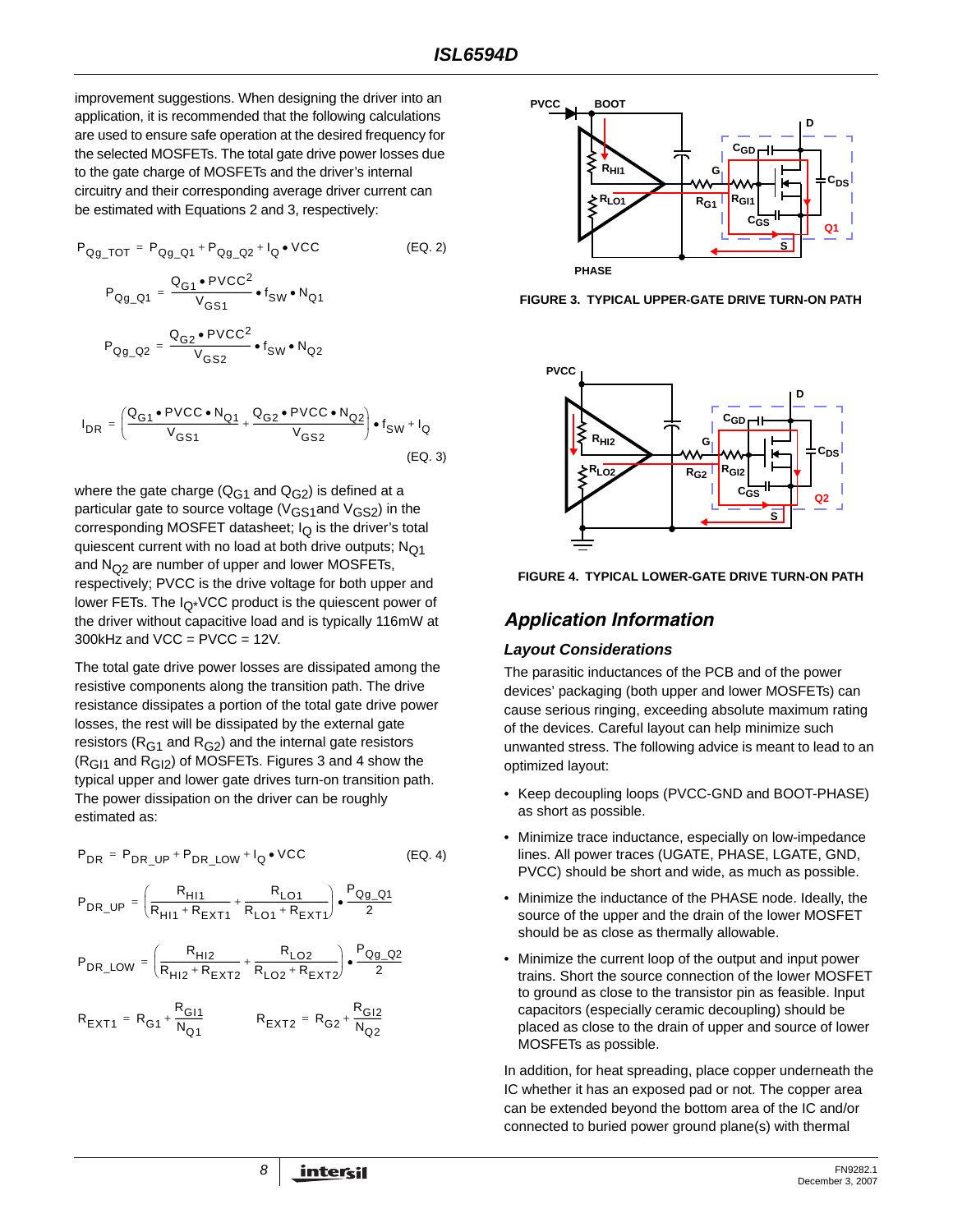vias. This combination of vias for vertical heat escape, extended copper plane, and buried planes for heat spreading allows the IC to achieve its full thermal potential.

## *Upper MOSFET Self Turn-On Effects at Start-up*

Should the driver have insufficient bias voltage applied, its outputs are floating. If the input bus is energized at a high dV/dt rate while the driver outputs are floating, because of self-coupling via the internal  $C_{GD}$  of the MOSFET, the UGATE could momentarily rise up to a level greater than the threshold voltage of the MOSFET. This could potentially turn on the upper switch and result in damaging inrush energy. Therefore, if such a situation (when input bus powered up before the bias of the controller and driver is ready) could conceivably be encountered, it is a common practice to place a resistor  $(R_{\text{UGPH}})$  across the gate and source of the upper MOSFET to suppress the Miller coupling effect. The value of the resistor depends mainly on the input voltage's rate of rise, the  $C_{GD}/C_{GS}$  ratio, as well as the gate-source threshold of the upper MOSFET. A higher dV/dt, a lower  $C_{DS}/C_{GS}$  ratio, and a lower gate-source threshold upper FET will require a smaller resistor to diminish the effect of the internal capacitive coupling. For most applications, a 5kΩ to 10kΩ resistor is typically sufficient, not affecting normal performance and efficiency.

The coupling effect can be roughly estimated using Equation [5,](#page-8-0) which assume a fixed linear input ramp and neglect the clamping effect of the body diode of the upper drive and the bootstrap capacitor. Other parasitic components such as lead inductances and PCB capacitances are also not taken into account. These equations are provided for guidance purpose only. Therefore, the actual coupling effect should be examined using a very high impedance (10M $\Omega$  or greater) probe to ensure a safe design margin.

<span id="page-8-0"></span>
$$
V_{GS\_MILLER} = \frac{dV}{dt} \cdot R \cdot C_{rss} \left( 1 - e^{\frac{-V_{DS}}{dt} \cdot R \cdot C_{ISS}} \right)
$$
 (EQ. 5)

$$
R = R_{\mathsf{UGPH}} + R_{\mathsf{GI}} \qquad C_{\mathsf{rss}} = C_{\mathsf{GD}} \qquad C_{\mathsf{iss}} = C_{\mathsf{GD}} + C_{\mathsf{GS}}
$$



**FIGURE 5. GATE TO SOURCE RESISTOR TO REDUCE UPPER MOSFET MILLER COUPLING**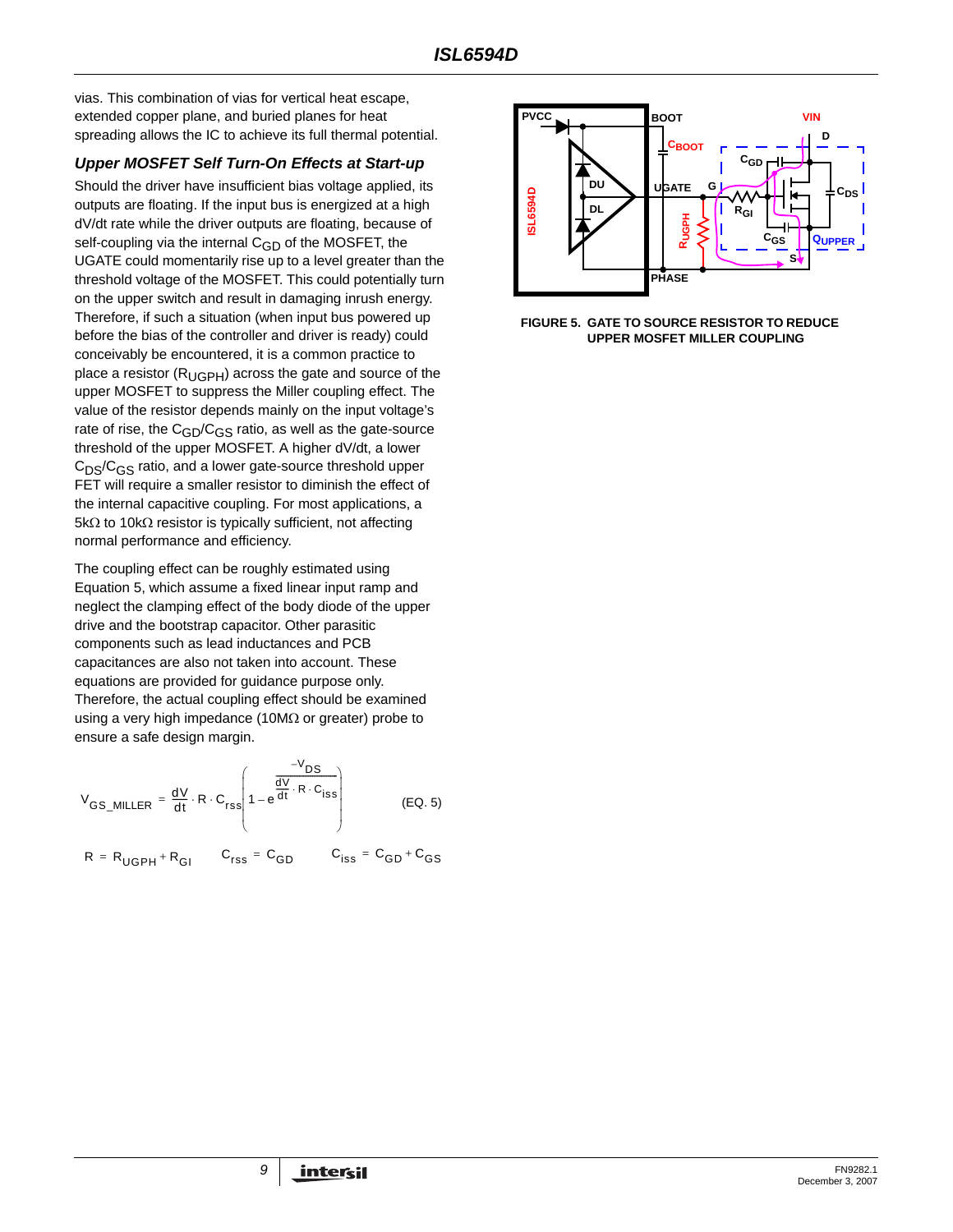# *Dual Flat No-Lead Plastic Package (DFN)*



### **L10.3x3**

**10 LEAD DUAL FLAT NO-LEAD PLASTIC PACKAGE**

| <b>SYMBOL</b>  | <b>MIN</b><br><b>NOMINAL</b><br><b>MAX</b> |                |      | <b>NOTES</b> |  |  |
|----------------|--------------------------------------------|----------------|------|--------------|--|--|
| A              | 0.80                                       | 0.90           | 1.00 |              |  |  |
| A <sub>1</sub> |                                            |                | 0.05 |              |  |  |
| A <sub>3</sub> |                                            | 0.20 REF       |      |              |  |  |
| b              | 0.18                                       | 0.23           | 0.28 | 5,8          |  |  |
| D              |                                            | 3.00 BSC       |      |              |  |  |
| D <sub>2</sub> | 1.95                                       | 2.00           | 2.05 | 7,8          |  |  |
| Е              |                                            | 3.00 BSC       |      |              |  |  |
| E <sub>2</sub> | 1.55                                       | 1.60<br>1.65   |      | 7,8          |  |  |
| е              |                                            | 0.50 BSC       |      |              |  |  |
| k              | 0.25                                       |                |      |              |  |  |
| L              | 0.30                                       | 0.35           | 0.40 | 8            |  |  |
| N              |                                            | $\overline{2}$ |      |              |  |  |
| Nd             |                                            | 3              |      |              |  |  |
|                |                                            |                |      | Rev. 3 6/04  |  |  |

NOTES:

1. Dimensioning and tolerancing conform to ASME Y14.5-1994.

2. N is the number of terminals.

- 3. Nd refers to the number of terminals on D.
- 4. All dimensions are in millimeters. Angles are in degrees.
- 5. Dimension b applies to the metallized terminal and is measured between 0.15mm and 0.30mm from the terminal tip.
- 6. The configuration of the pin #1 identifier is optional, but must be located within the zone indicated. The pin #1 identifier may be either a mold or mark feature.
- 7. Dimensions D2 and E2 are for the exposed pads which provide improved electrical and thermal performance.
- 8. Nominal dimensions are provided to assist with PCB Land Pattern Design efforts, see Intersil Technical Brief TB389.



**FOR ODD TERMINAL/SIDE**